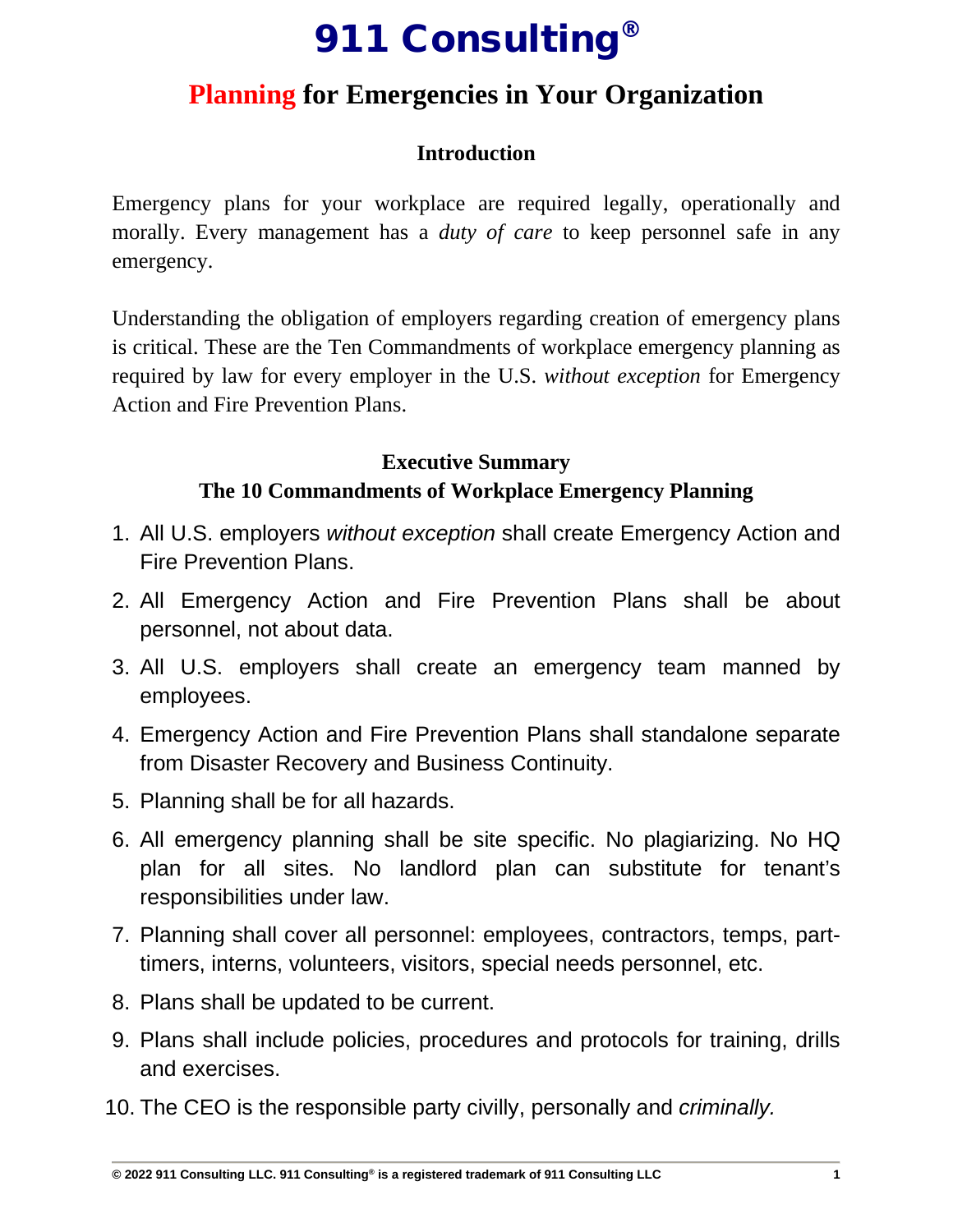To experts in workplace safety and security, the *The 10 Commandments of Workplace Emergency Planning* are self-evident truths. But, these experts also recognize that most senior managers in corporations, campuses and medical facilities are ignorant of even their core management responsibilities for personnel safety in the workplace. In fact, many employers' inside and outside lawyers are ignorant of these responsibilities. Workplace and worker law is a specialty unknown to most. But, once through this door, the documentation regarding the Ten Commandments is voluminous. Accordingly, we lay out here the legal rationale that proves these Ten Commandments.

This controlling documentation is manifested in federal, state and local statutes, regulations, codes and court decisions; plus administrative interpretations on part of authorities having jurisdiction—from your local Fire Marshal to OSHA regulators in Washington, D.C.

### **First Commandment All U.S. employers without exception shall create Emergency Action and Fire Prevention Plans.**

### OSHA 29 CFR 1910.34:

*"Every employer is covered.* **Sections 1910.34 through 1910.39 apply to workplaces in general industry except mobile workplaces such as vehicles or vessels."**

"General Industry" refers to any employer who is not a construction company, shipyard, vessel, vehicle or other selected industry. The regulations for these are even stricter.

"OSHA is not a town in Wisconsin." Yet there are legions of employers who believe they are exempt. These regulations shall apply to corporation, campuses, medical facilities, non-profits, employers of any size or business model, federal agencies and, in most cases, state and local agencies. The only exceptions are some state and local facilities in some states.

29 CFR 1910.38 and 1910.39 cover Emergency Action Plans and Fire Prevention Plans, both required by federal law of every employer *without exception*. EAPs and FPPs are required in addition to what the state and local codes may require. All plans should be in concert.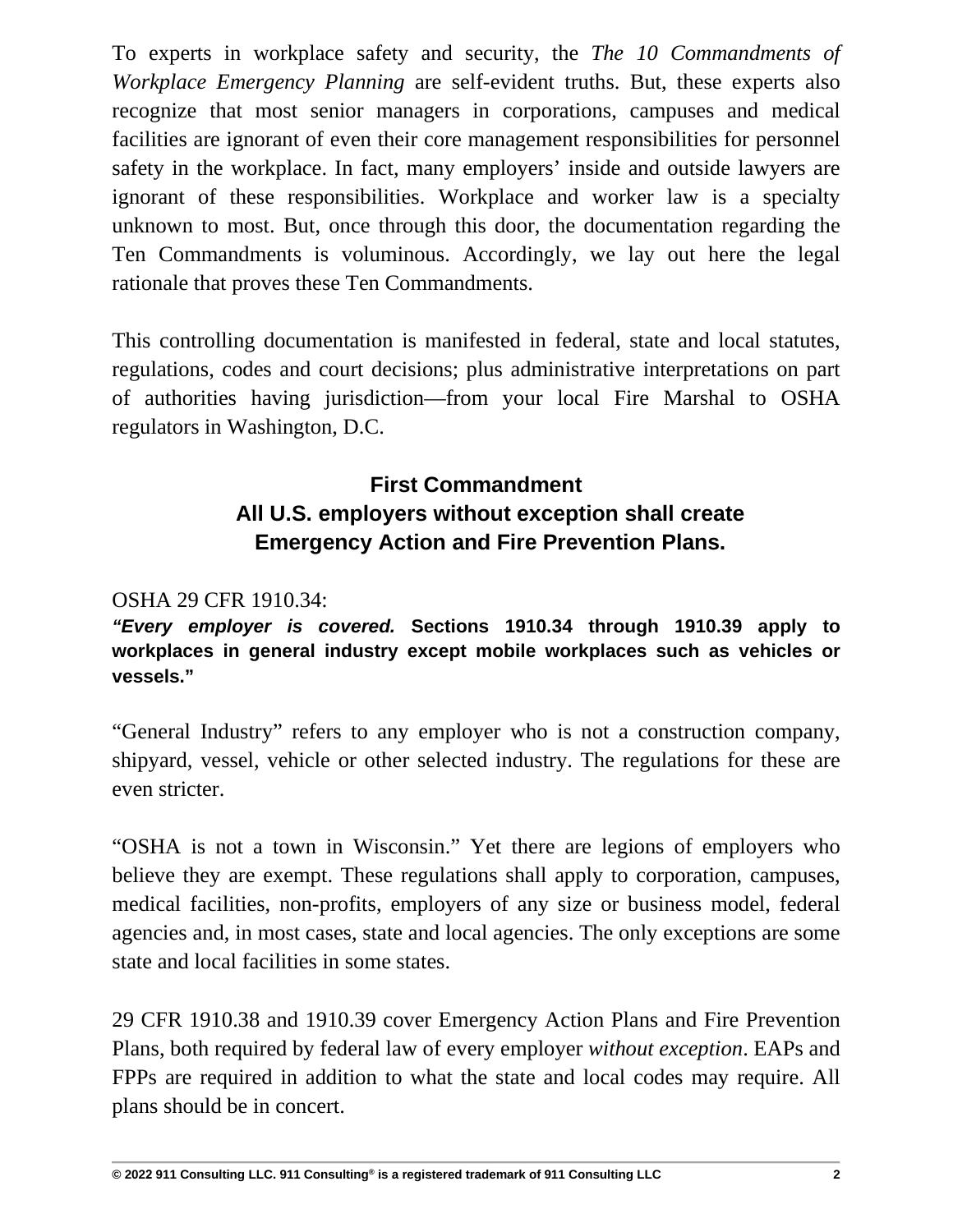### **Second Commandment All Emergency Action and Fire Prevention Plans shall be about personnel, not about data.**

Too many workplaces have emergency plans that are all about data. All agree that protecting data is critical. But, what about the personnel at your workplace? Most employers are not required by law to have emergency plans for data. Yet just about every employer has an emergency plan for *stats* but not for *staff*! Remember, data can't sue you. But and injured or dead person will always sue you.

Reporting to your board, government agencies, stockholders and families that, "Of course, we have emergency plans" and then presenting a data disaster plan is unprofessional and illegal. See First Commandment regarding the requirement for EAPs and FPPs for all workplaces.

### **Third Commandment**

### **All U.S. employers shall create an emergency team manned by employees.**

OSHA 29 CFR 1910.38

**(c)** *Minimum elements of an emergency action plan.* **An emergency action plan must include at a minimum:**

**(3) Procedures to be followed by employees who remain to operate critical plant operations before they evacuate;**

**(4) Procedures to account for all employees after evacuation;**

**(5) Procedures to be followed by employees performing rescue or medical duties;**

OSHA interpretations—and simple logic—demand that someone take charge of on-site personnel during an emergency to search to ensure safety, account for everyone, rescue personnel and perform medical duties. This is about command, control and communications. During any emergency, your workplace needs someone in command, a team to control response and the ability to communicate orders, movements and the headcount. This is your emergency team manned by employees identified and organized in your EAP and FPP to take charge in any emergency.

Remember, police, fire and EMTs are *not* the First Responders…they are the *official* responders who will come to your workplace in four minutes or 14 minutes. *Your employees are the First Responders* by dint of physics. When you go down, the nearest employee is your First Responder. Your plan shall recognize this by organizing your emergency response team of employees.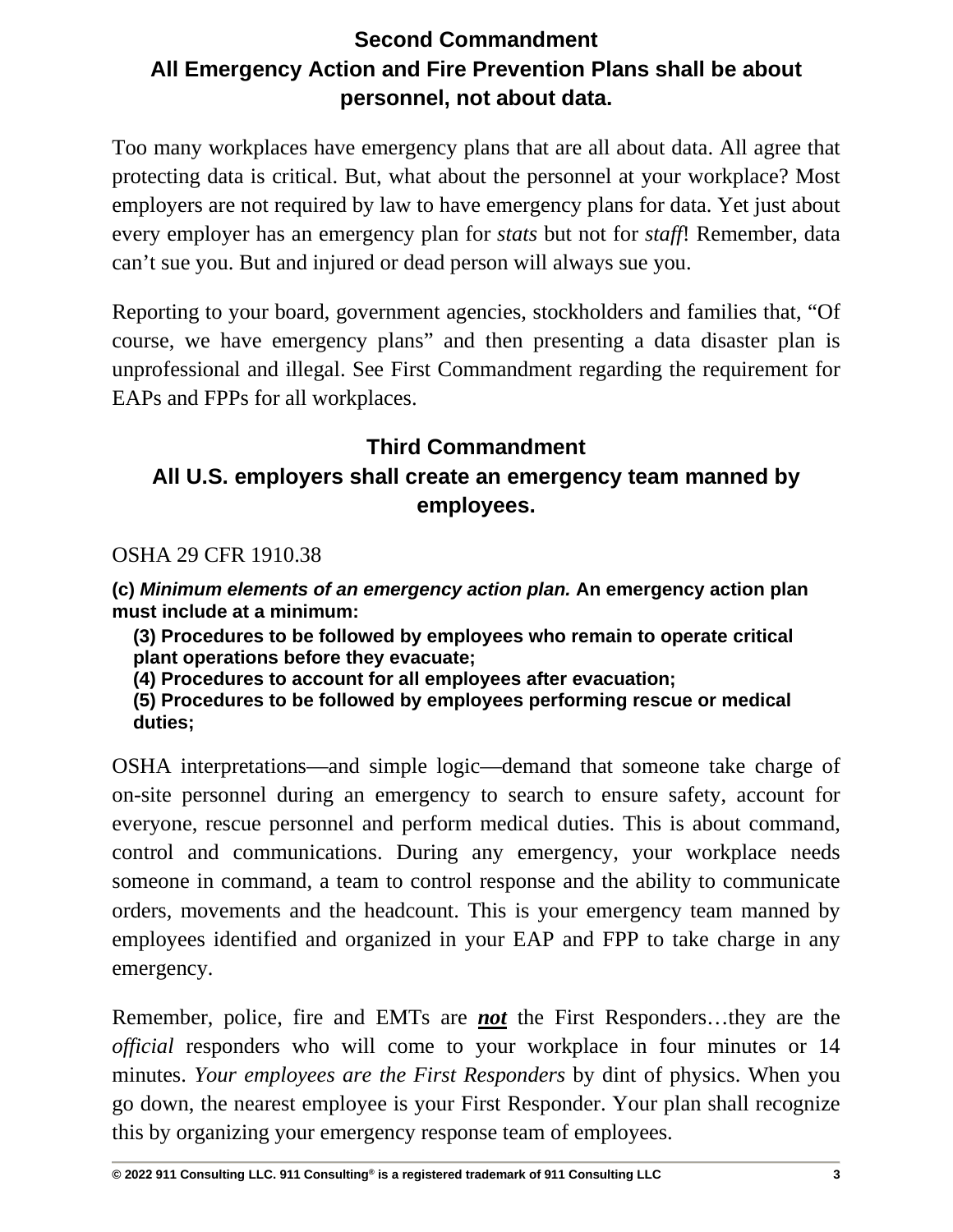## **Fourth Commandment Emergency Action and Fire Prevention Plans shall standalone separate from Disaster Recovery and Business Continuity Plans.**

While EAPs and FPPs are required by law, DR and BC plans are not for the majority of employers. That said, DR and BC plans are smart *best practices* for any employer. Emergencies often require a long recovery period—from one day to many months—that could require employee counseling, facility repair, reconstruction and moving to a second site. This requires the DR and BC plans necessary to recover once the "hot" tactical trauma to personnel and facility are concluded.

The importance of DR and BC plans is recognized by the national standard, NFPA 1600. Here's how the standard defines these different plans:



## **Crisis Plans Defined**

The standard demands different plans for different stages of emergency response.

Accordingly, when asked to present your emergency plan, a DR or BC plans does not cut it. Nor does a DR with a fire or tornado thrown in for good measure. The standard defines how each of these stand-alone plans should be constructed and implemented for your workplace.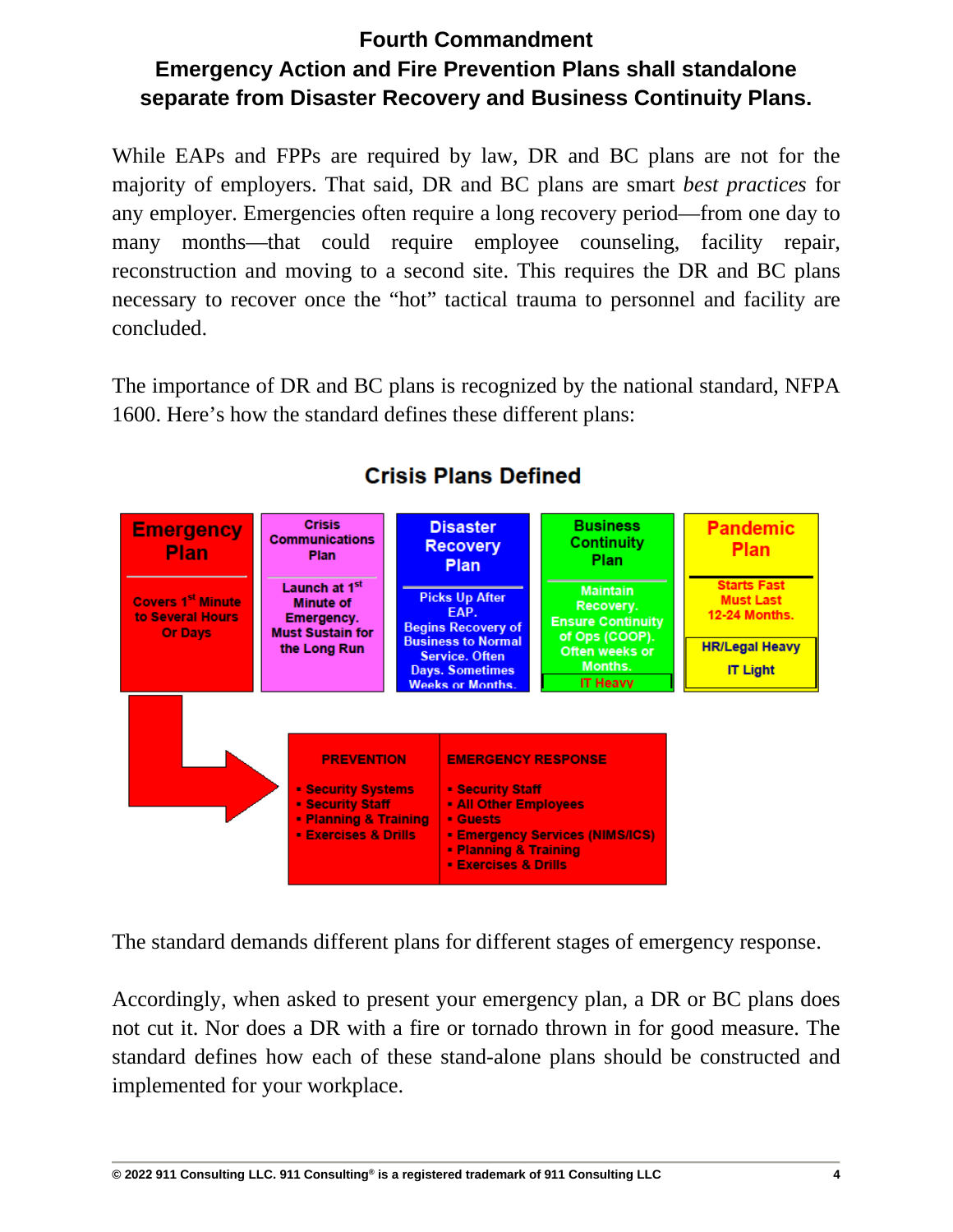### **Fifth Commandment Planning shall be for all hazards.**

All-hazards planning has been mandated for decades by national law and standards:

- 1. Stafford Act, Public Law 93-288
- 2. National Incident Management System (NIMS by Department of Homeland Security)
- 3. Incident Management System (ICS by DHS)
- 4. National Response Framework (NRF by DHS)
- 5. Public Law 110-53 (PS-Prep by DHS)
- 6. Standard & Poor's (S&P)
- 7. NFPA 1600 *Standard on Disaster/Emergency Management & Business Continuity* (National Fire Protection Association).

All of these standards mandate all-hazards planning for the workplace.

This is not your father's Fire Plan. The standards mandate that planning for your workplace incorporate a long list of emergencies including all man- and naturemade crises. Any emergency that is a *foreseeable circumstance* shall be planned for your workplace. Since terrorists crashed planes into high-rise office buildings, there is no such thing as a workplace emergency that can't be foreseen. Google any "what-if" scenario in your industry and you will find just that emergency has happened to a workplace like yours.

The most clear and authoritative standard regarding the need for all-hazards planning for any employer's workplace is NFPA 1600.

NFPA 1600 all-hazards planning is:

- 1. Recognized in law twice by the U.S. Congress in the wake of the 9/11 Commission's reports.
- 2. S&P, the folks who set your credit rating, have changed their audit standards over several years to include examination of Emergency Action, Disaster Recovery and Business Continuity Plans. Their battle cry is "resiliency." If an employer's readiness is poor because of a lack of planning, then the employer's ability to return to full operations and pay invoices and payroll is compromised. This, says S&P, should be recognized in setting your credit rating. Their standard is NFPA 1600.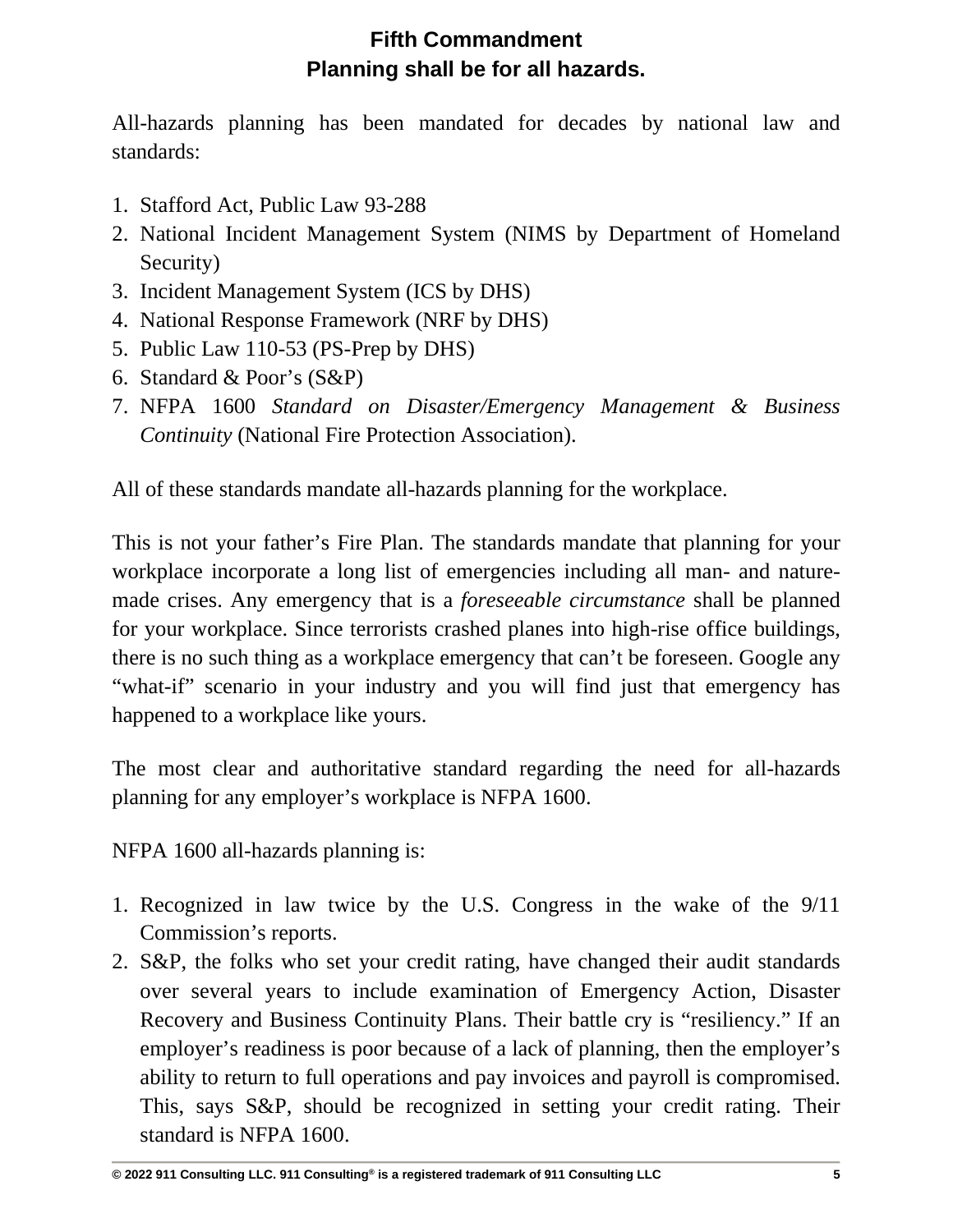- 3. FDNY (Fire Department of the City of New York) administers the most robust planning law in the world. Their inspiration is NFPA 1600.
- 4. California, Florida and Connecticut have mandated NFPA 1600 in their fire codes. California and Florida have had the most robust emergency planning in the U.S. since WWII because every kind of emergency is experienced in these two states. 56 million Americans live in California and Florida—one out of six Americans. Courts recognize these states and their authority.
- 5. NFPA has been writing standards since 1896. Every state's fire code is constituted almost entirely by NFPA standards. State and federal courts love NFPA including the Supreme Court of the United States.

Page 14 of the 2013 edition of NFPA 1600 lists the emergencies for which your workplace shall plan. Here's a list of those emergencies that your EAP and FPP must address:

### **Emergency Action & Fire Prevention Plans Table of Contents**

#### **Command/Control/Communications Threats & Emergencies: Cont'd**

- 1 Definitions & Acronyms 29 Search & Seizure
- 
- 
- 
- 5 Emergency Response Team 33 Shelter in Place

#### **Life Safety of Personnel** 35 Suspicious Package

- 
- 
- 8 Employees & Visitors with Disabilities 38 Workplace Violence
- 9 Headcounts
- 
- 11 Visitors & Contractors 39 Command & Control

#### **Threats & Emergencies** 41 Fire Prevention Strategies

- 13 Air Quality Compromised 43 Fire Evacuation Drill Procedure 14 Bomb Threat 44 Smoking Rules 16 Chemical Spills: Outside 17 Earthquake **Plan Administration** 18 Elevator Emergency 46 Alcohol/Drugs/Weapons Policies 19 Emergency Shutdown 47 Emergency Contacts 21 Explosion 49 Evacuation Maps 22 Flood/Pipe Burst 50 Government Visits Procedure 23 Gas/Water/Phone Outage 51 Media/Public Relations 24 Hostage Incident 52 Reporting Incidents & Injuries 26 Mandatory Evacuation 54 Training of Employees
- 28 Power Failure

- 2 Introduction: Why We Plan 30 Security & Facility Access 3 Authority 31 Security After Hours 4 Mission 32 Severe Weather 34 Structural Failure 6 Assembly Areas 36 Terrorism/CBRNE 7 Children & Pets 37 Unknown/Suspicious/Dangerous Person
	-

#### 10 Return to Facility **Fire Prevention Plan**

- 
- 40 Fire Risk Assessment
- 
- 12 Active Shooter 42 Fire Emergency Response Procedure
	-
	-
- 15 Chemical Spills: In Facility 45 Use/Non-Use of Fire Extinguishers

- 
- 
- 20 Evacuation Procedure: All Hazards 48 Employee/Personal Emergency Plan
	-
	-
	-
	-
- 25 Lockdown 53 Training of Emergency Response Team
	-
- 27 Medical Emergency 55 Updating & Amending the Plan

This list is for a company. Campuses, medical facilities and other business models will have different emergencies that might be added to this list.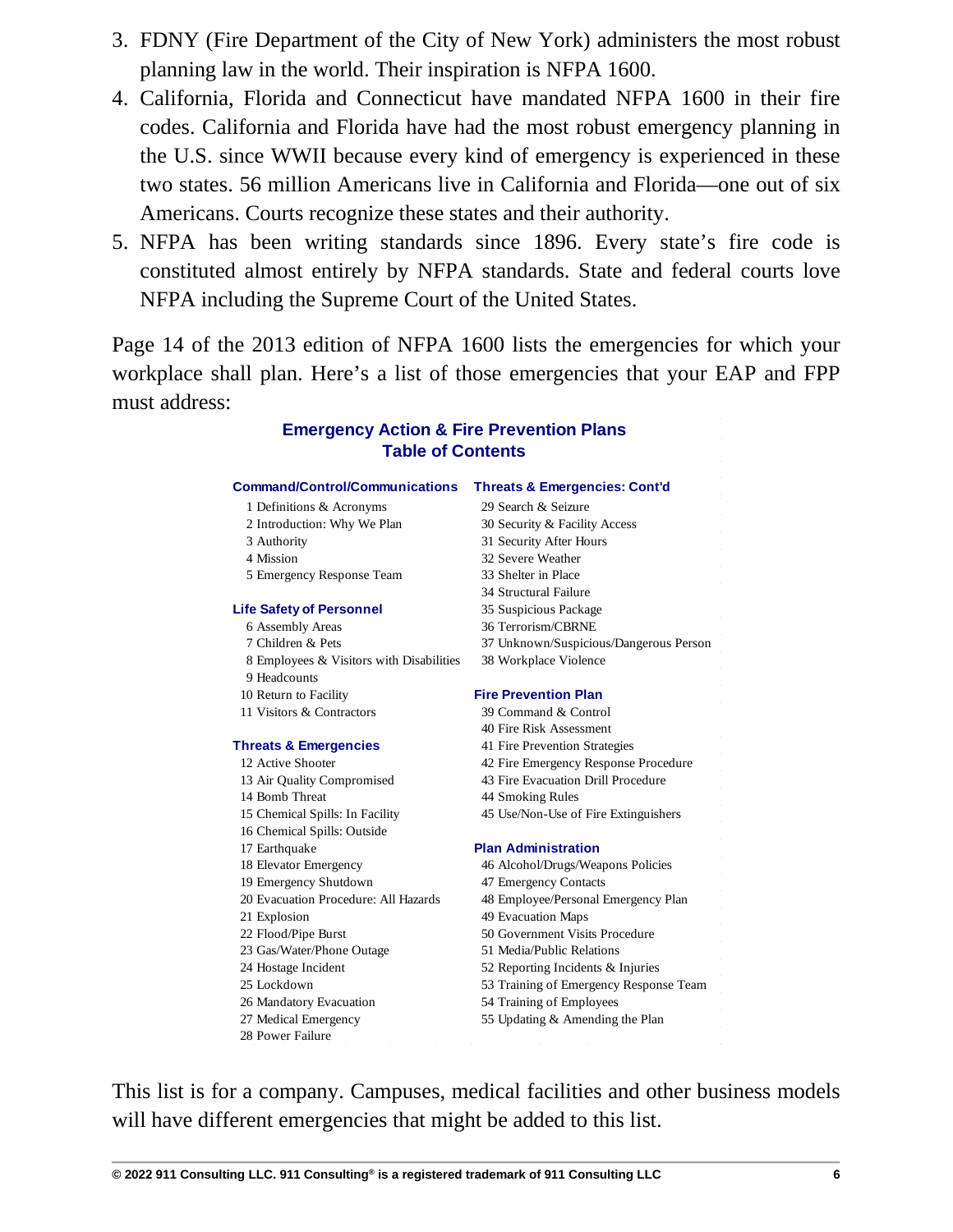### **Sixth Commandment All emergency planning shall be site specific. No plagiarizing. No HQ plan for all sites. No landlord plan can substitute for tenant's responsibilities under law.**

There is no surprise that all emergency planning shall be site specific. All regulations from OSHA, EPA, other federal and state agencies are focused on the employer's site.

That said, there are legions of employers that take other sites' emergency plans and apply this paperwork to their site. This plagiarism often comes from an employer's headquarters or an multi-facility safety or security group; often, it will be a colleague or a downloaded template that is plagiarized. This "emergency planning by cut-and-paste" leads to planning that is generic, not site specific and thus illegal.

Many employers have a wide variety of facilities from high rises to low rises; in cities with widely divergent regulations and procedures. Planning that might work in a low rise is silly—no, dangerous—for a NYC high rise. What works in a San Francisco high rise does not work for a Chicago high rise.

If the planning is plagiarized, then the planning is not site specific and thus illegal.

**The landlord's plan is not your plan.** There is nothing promoted or implied in any federal, any state or any local law, regulation or code that permits any tenant employer to substitute the landlord's plan for the tenant's plan. If the landlord does have a plan, it's often part of a tenant manual rather than stand-alone plan. Landlord's plans are almost always out of date. With the exception of New York City, almost all landlord's plans are incompetent. Even in NYC, landlord's plans are often out of date and incomplete in their all-hazards approach.

Landlords are uniformly bad at emergency planning. They hate this stuff. It promotes work and time investment thereby subtracting from their profitability.

Any tenant that purports their landlord's plan is their plan is negligent and in violation of federal law regarding planning of EAPs and FPPs.

This illegal planning is transparent to any compliance officer or expert examining this substitution and/or plagiarism.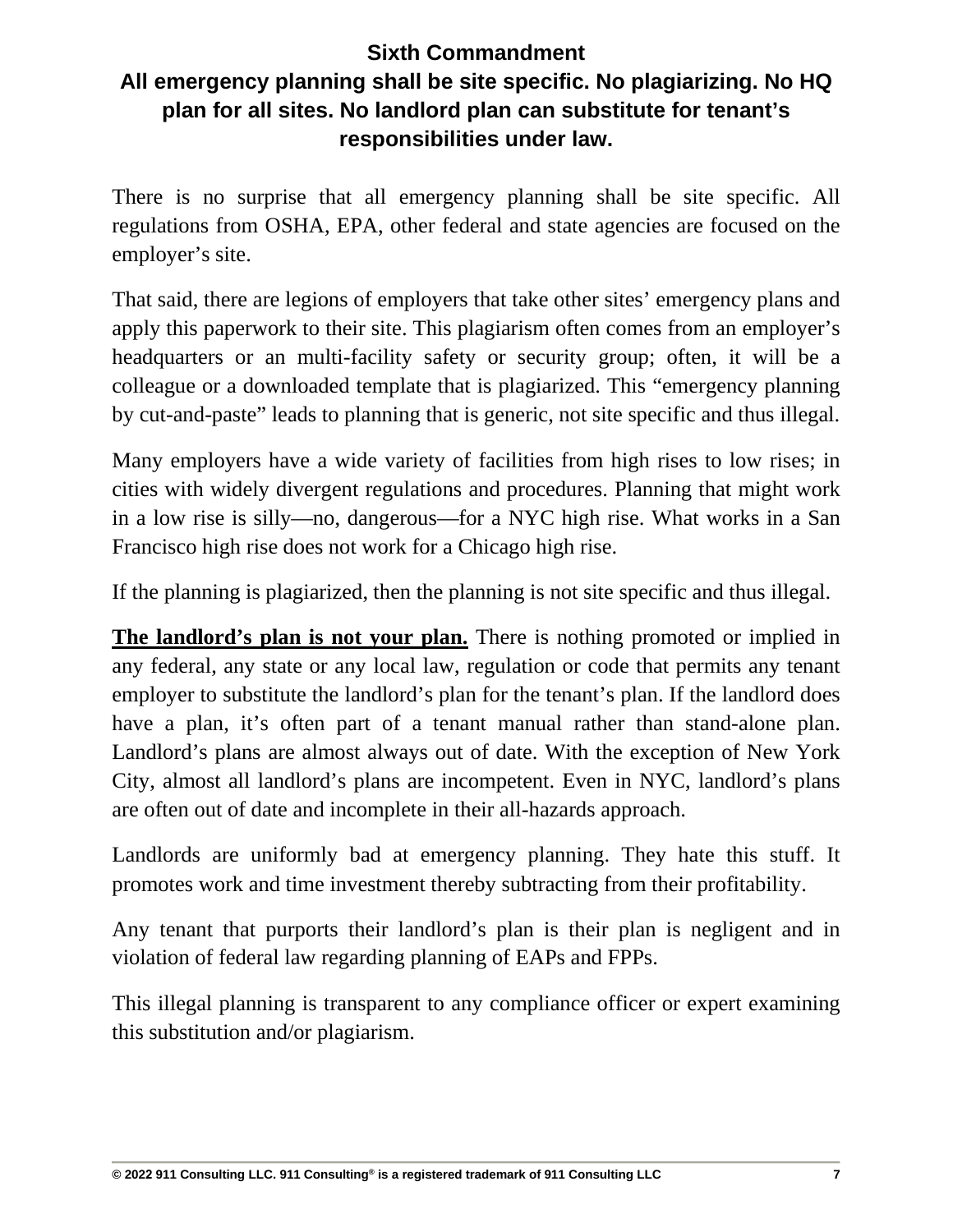### **Seventh Commandment**

### **Planning shall cover all personnel: employees, contractors, temps, part-timers, interns, volunteers, visitors, special needs personnel, etc.**

*Employees?* OSHA regulations cover employees. Compliance here is straightforward.

*Part-timers, interns, volunteers?* They're still employees under the regulations whether paid or unpaid.

*Contractors?* OSHA names the workplace employing those contractors as the "host employer" who shall ensure that Emergency Action and Fire Prevention planning cover any contractor—embedded for months or here of the day.

*Just hired? Temps?* OSHA never defined "at hire." Many employers interpreted this to mean training your plans within 30 or 60 or 90 days of hire. Then, in February 2013, after the death of a just-hired worker, OSHA's Director, Assistant Secretary of Labor for Occupational Safety and Health Dr. David Michaels, ruled:

**"A worker's first day at work shouldn't be his last day on earth. Employers are responsible for ensuring the safe conditions of all their employees, including those who are temporary. Employers must train all employees, including temporary workers, on the hazards specific to that workplace – before they start working."**

#### **(https://www.osha.gov/pls/oshaweb/owadisp.show\_document?p\_table=NEWS\_ RELEASES &p\_id=23640).**

*Visitors?* Every state's premises liability laws require that visitors of any description are the responsibility of the employer while on site.

*Special Needs Personnel?* ADA, NFPA, DHS and state and local fire codes all require that employers shall take responsibility for all SNPs during emergencies. Under ADA, SNPs are pregnant women, anyone on crutches, non-English speakers—anyone mobility-challenged. All are SNPs for whom you as the employer shall plan during any emergency.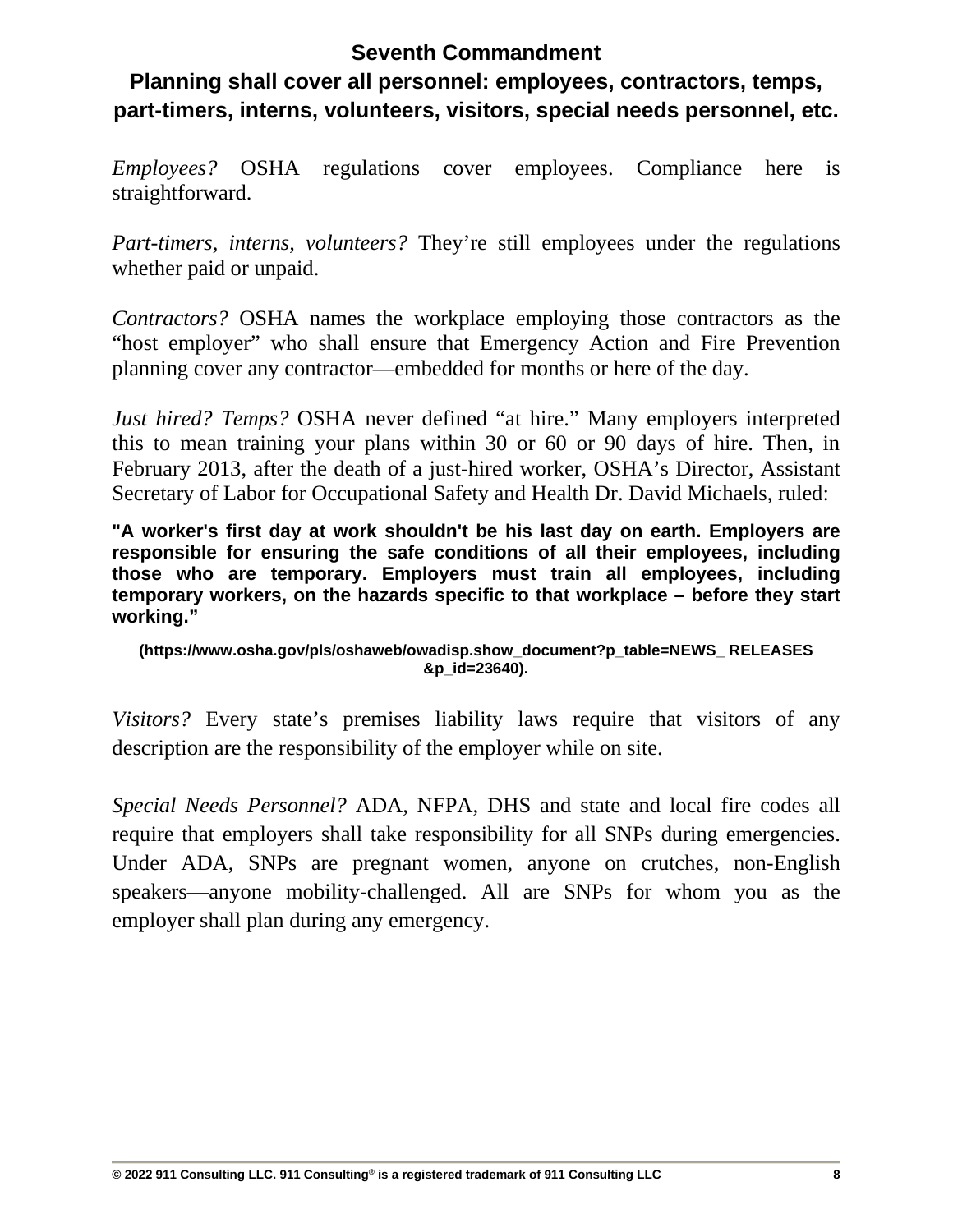### **Eighth Commandment Plans shall be updated to be current.**

The word "current" is used 23 times in NFPA 1600. The word "update" is used 11 times. A plan out of date is a plan that:

- 1. Does not keep current with new threats, procedures and best practices.
- 2. Does not recognize the addition of new equipment.
- 3. Does not recognize the change in the design or layout of the facility because of renovation or restacking.
- 4. Does not recognize the change or introduction of new processes.

All of these are triggers requiring the updating of the plans to keep current.

### **Ninth Commandment Plans shall include policies, procedures and protocols for training, drills and exercises**

*Training:* OSHA requires every employer to train all employees annually, at hire, when the plan changes, or when the people in the plan change or their responsibilities change, or when the physical facility is changed by renovation, etc. Training shall reflect the planning. Thus, training shall be for all hazards.

*Drills:* Every state's fire code requires drills of some sort for every workplace. At minimum, annual drills are always recommended. More is better for ensuring personnel respond properly. Fire drills should be augmented by drills for Shelter in Place, In-Building Relocation, Active Shooter and the long list of foreseeable emergencies. Drills are not training, by law. Training is not a drill, by law.

*Exercises:* While not required by law in most states, exercises are an outstanding way to audit your planning, training and drilling. Exercises are simulated scenarios whether presented in a tabletop; or a live simulation with employees and actors walking through their response. Exercises measure whether your people understand the plans; have absorbed their training; and remember their drill experience. *What gets measured gets done right.* Exercises are management's audit tool to ensure their *duty of care* has been actually implemented.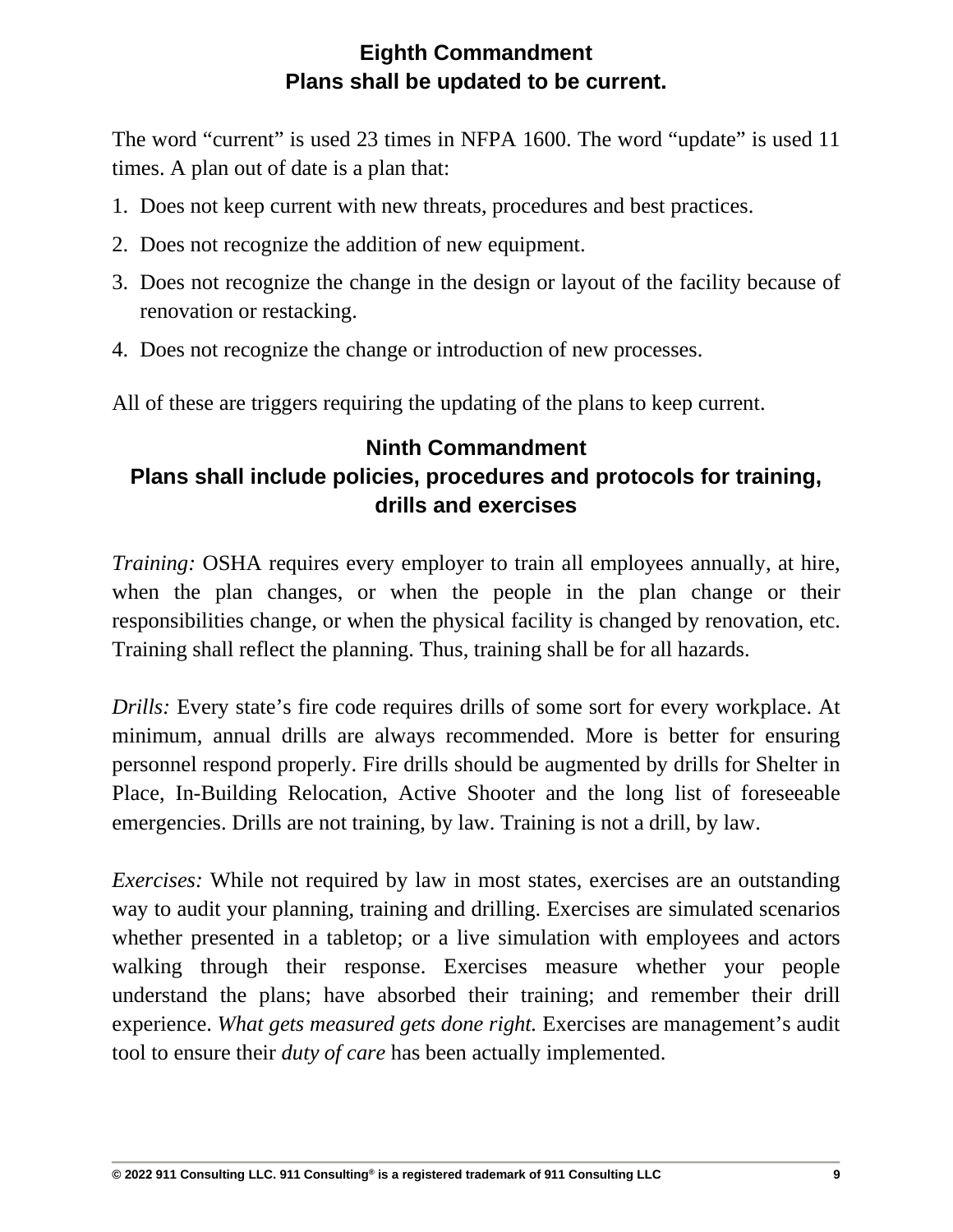### **Tenth Commandment The CEO Is the Responsible Party Civilly, Personally &** *Criminally.*

Quoting regulations is easy enough. But, someone at the employer has to have responsibility for implementing health and safety regulations. Who at your workplace is the responsible party?

Regarding all the responsibilities in our commandments, there is no surprise that the CEO is the responsible party civilly. The Supreme Court of the United States has gone further by making the CEO's responsibility not only civil but also personal and *criminal.* In two cases, SCOTUS listened to all the excuses. "I'm busy." "I'm not 'personally concerned' with these regulations," "I have 'dependable subordinates' in whom I have 'great confidence.'" "We're too big and spread out for me to be responsible."

SCOTUS listened to all these arguments then ruled that the CEO has a "responsible relationship" to the application and implementation of federal regulations.

When it comes to public health and safety, more stringent regulations are applied and often upheld in court. "The only way a corporation can act is through the individuals who act on its behalf," said SCOTUS. CEOs have "supervisory responsibility reposed in them by a business organization not only a positive duty to seek out and remedy violations but also, and primarily, a duty to implement measures that will insure that violations will not occur."

A corporate agent (and his managers), through whom the corporation committed a crime, was himself guilty individually of that crime. SCOTUS ruled the jury was given the proper instruction to find guilt not solely on the basis of respondent's position in the corporation, but by "responsible relation to the situation" and "by virtue of his position…authority and responsibility."

The CEO is the responsible party *civilly, personally and criminally*. The SCOTUS decisions don't let all other senior managers and line supervisors off the hook. They too can be held responsible at court civilly and criminally. Like the captain of a ship, however, the CEO is the ultimate responsible party at your workplace.

Does your CEO know this? Shouldn't s/he? Wouldn't you?

**See UNITED STATES v. PARK, 421 U.S. 658 (1975) and UNITED STATES v. DOTTERWEICH, 320 U.S. 277 (1943)**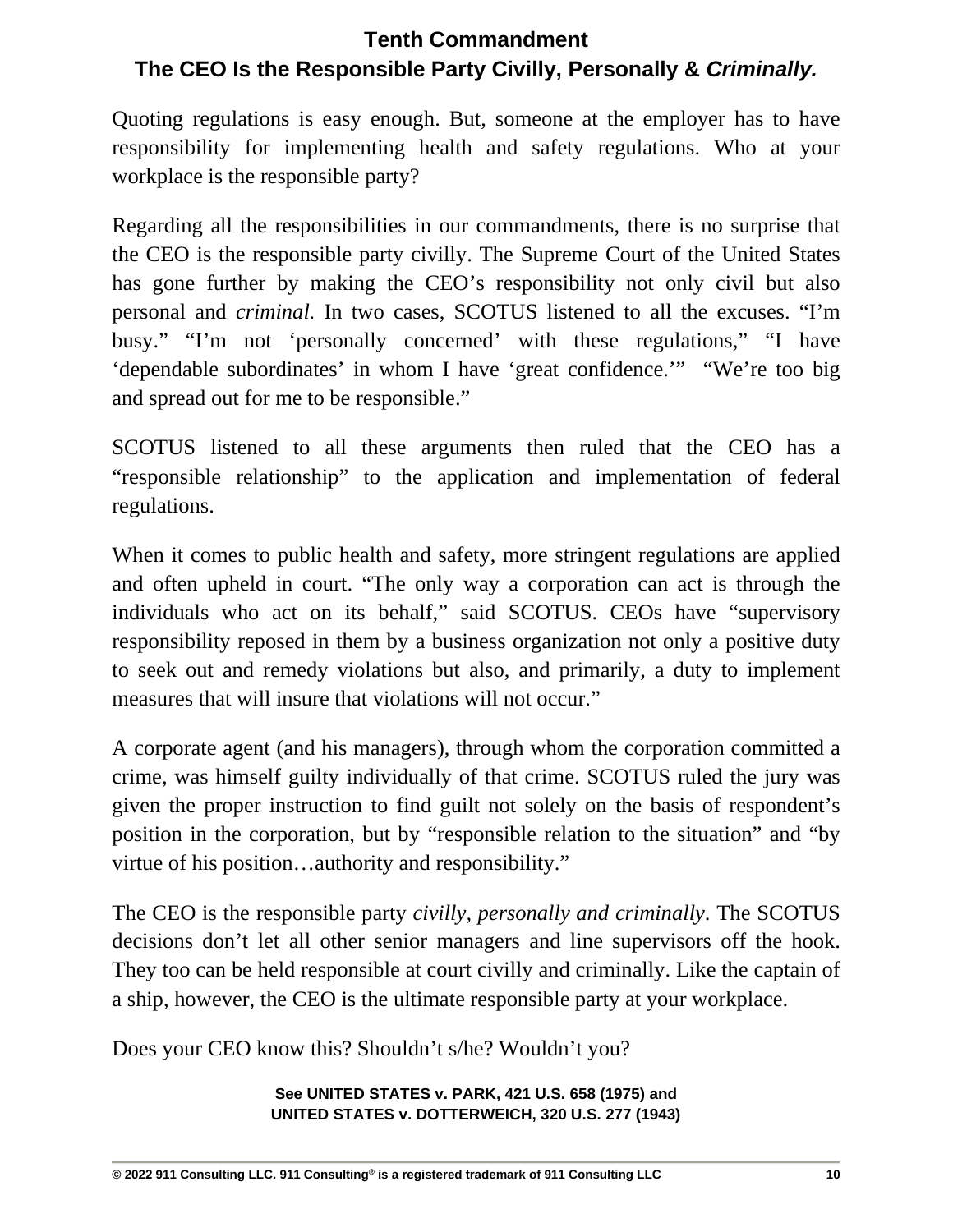### **Conclusion**

All employers shall have EAPs and FPPs in addition to their local plan requirements. Planning and training all employees in all-hazards emergency plans for that specific site is the law for every employer without exception. The CEO is the party responsible to ensure all this happens.

Overall, the OSH Act's *General Duty Clause* embraces all employers' and all employees' obligations under law:

29 USC 654

**Each employer:**

**(1) shall furnish to each of his employees employment and a place of employment which are free from recognized hazards that are causing or are likely to cause death or serious physical harm to his employees;**

**(2) shall comply with occupational safety and health standards promulgated under this Act.**

**Each employee shall comply with occupational safety and health standards and all rules, regulations, and orders issued pursuant to this Act which are applicable to his own actions and conduct.**

There is an 11<sup>th</sup> Commandment that too many employers want to be true.

"No authority cares about this. I can ignore the law."

There are two easy examples of how this negligence will come back to nail any employer. First, if your workplace has an emergency that injures or kills an employee, contractor or visitor, then compliance officers, litigators, judges, juries, directors and employees will all deem the CEO and the employer liable. Second, one CEO in a big city with 800 employees in a professional services setting just got a letter from OSHA. The letter was two short paragraphs. "We have had a complaint that you do not have a compliant EAP and FPP. Please send us your written EAP and FPP and your employee training records for the last three years in the next 10 days. Sincerely…" Using a 46¢ stamp, the CEO got called out for documentation that can't be plagiarized in a few days.

Stunningly effective, simple and cheap.